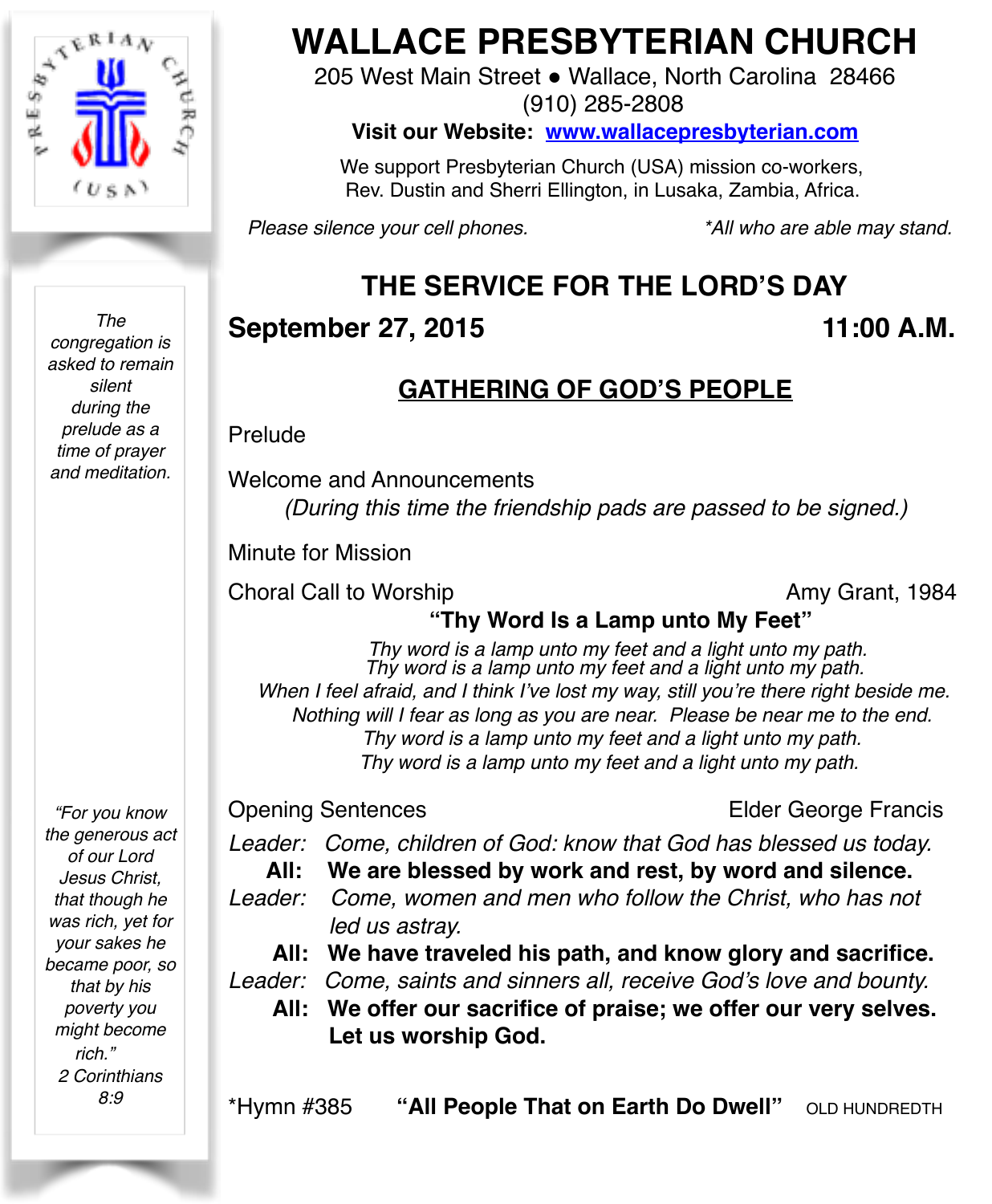*Today's Prayer of Confession was written by Joanna Harader and posted on re:Worship, Resources and Reflections for Worship Planners and Leaders.*

\*Unison Prayer of Confession

*Holy God, we long to be faithful stewards of your abundant grace. We long to serve each other in love and humility, to serve your world with wisdom and energy. Forgive us when we stumble over pride, when our words and actions are not guided by love. Turn our hearts when we act in folly. Restore our energy when it is gone. Sometimes, many times, O God, our efforts fail. But your abundant grace is strong and eternal, and forgiveness is ours through Jesus Christ. Thanks be to God! Amen.*

\*Responsive Asurance of Pardon! ! *Leader: Hear now the good news:*

**All: By the grace of our Holy God, we are forgiven. By the power of God's Holy Spirit, we are being transformed. Thanks be to God!**

\*Gloria Patri Hymn #581 *Glory Be to the Father*

#### **PROCLAIMING GOD'S WORD**

#### FEED OUR HUNGRY CHILDREN/BACKPACK MINISTRY OFFERING

Children's Sermon

#### Anthem **"And I Shall Not Be Moved"** Furman & Courtney

*On Christ, the Solid Rock, I stand, I trust in Him alone. He is my firm foundation, the Chief and Cornerstone. For God alone is faithful, His promises are true. On Christ the Solid Rock I stand, and I shall not be moved. On Christ alone I build my life. His Word my anchor sure. Upon this Rock of Ages my temple is secure. When mountains shake and tremble, when faith is tried and proved, my house of grace will trust the Lord, and I shall not be moved. My hope is built on nothing less, than Jesus' blood and righteousness. I dare not trust the sweetest frame but wholly lean on Jesus' name. On Christ the Solid Rock I live uplifted by His grace. And on His Word I build my faith, my chapel made of praise. For He alone is worthy. Christ alone is true. On Christ the Solid Rock, I live and I shall not be moved.*

Prayer for Illumination

*Since we do not live by bread alone, but by every word that comes from your mouth, make us hunger for this heavenly food, that it may nourish us today in the ways of eternal life; through Jesus Christ, the bread of heaven. Amen.*

Gospel Lesson Elder George Francis  *Luke 4:1-13* +Pages 835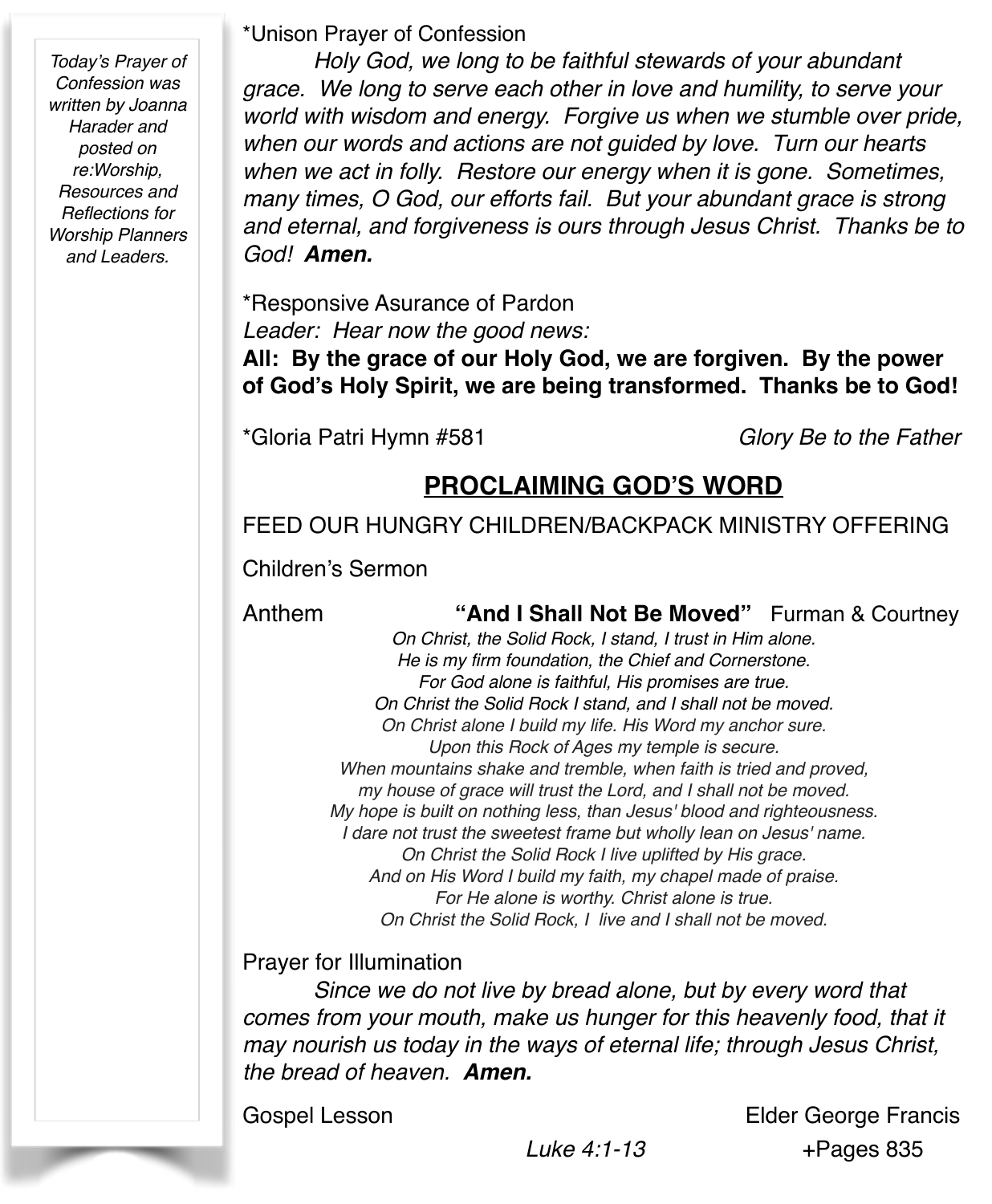#### Hymn #175 **"Seek Ye First"** LAFFERTY

Old Testament Lesson *Deuteronomy 8:1-20* +Page 145

*"The earth is the Lord's and all that is in it, the world, and those who live in it; for he has founded it on the seas, and established it on the rivers." Psalm 24:1-2*

*Christian Stewardship has been described as "the creative, disciplined management of God's stuff."* 

Sermon *Good Stewards of God's Grace* Dr. Philip K. Gladden ! ! *"Remember and Believe***"**

A Time for Reflection Pastoral Prayer with The Lord's Prayer

#### **GIVING THANKS TO GOD**

Presentation of Tithes and Offerings

**Offertory** 

\*Doxology

*Praise God from whom all blessings flow; Praise Him all creatures here below; Praise Him above ye heavenly host; Praise Father, Son, and Holy Ghost. Amen.*

\*Prayer of Dedication

\*The Affirmation of Faith: "Trust, Worship, and Serve" From the Presbytery of Hudson River (New York)

In life and in death we belong to God. Through the grace of our Lord Jesus Christ,

> the love of God, and the communion of the Holy Spirit, we trust in the one triune God, the Holy One of Israel, whom alone we worship and serve.

We trust in God alone who loves us and enriches us with abundant gifts. And so we will seek to move.

In attitude from scarcity to abundance

In lifestyle from consumption to renewal

In finances from debt to freedom.

We worship God alone who empowers us to celebrate the grace of the Lord Jesus Christ.

And so we will seek to move . . .

In liturgy from avoidance to celebration

In giving from funding to offering

In emphasis from annual to year-round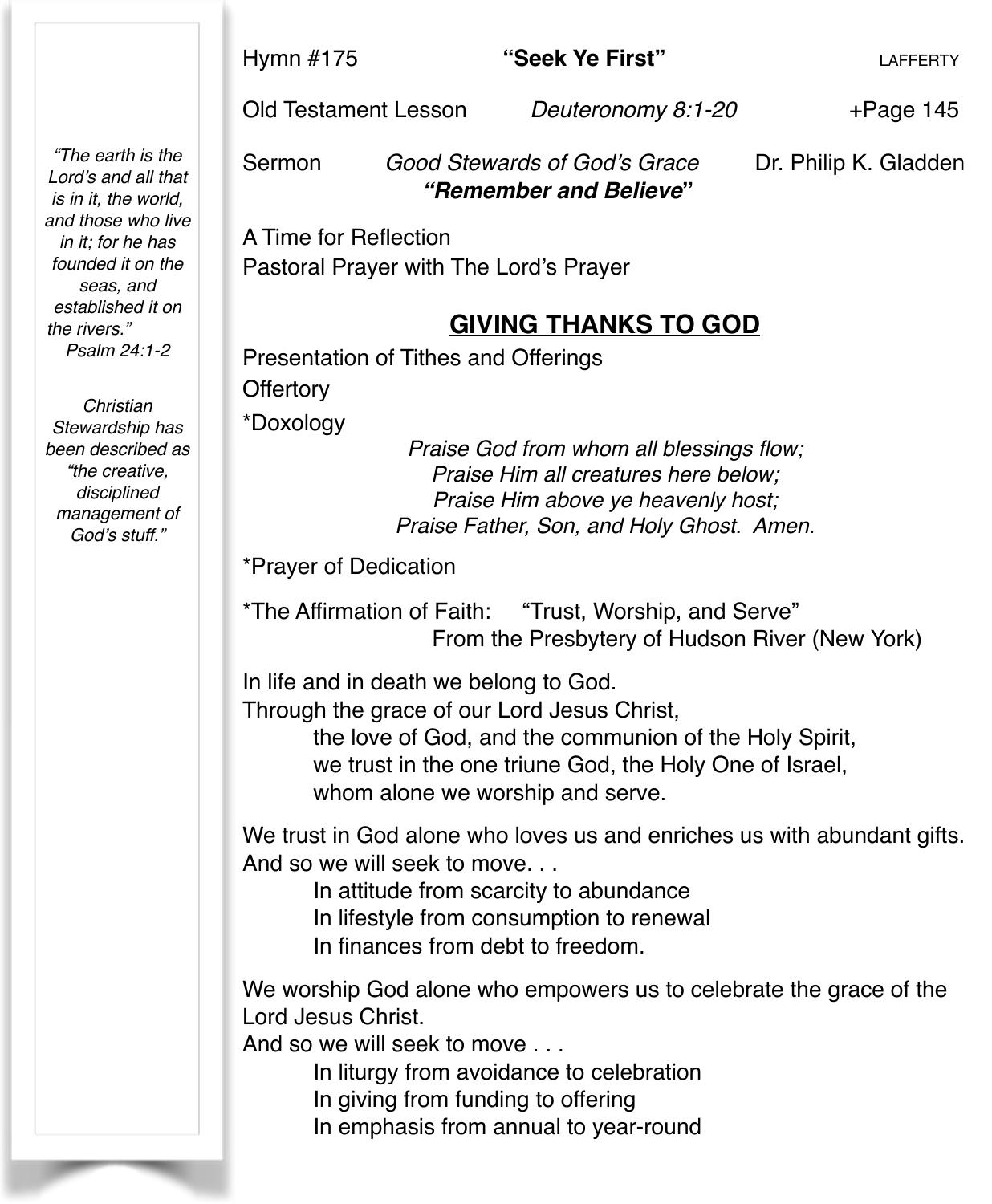We serve God alone who calls us to a life of thanksgiving in the Spirit, loving God, neighbor, and self. And so we will seek to move . . .

In practice from maintenance to mission In outreach from parochial to global In relationships from domination to interdependence.

In gratitude to God, empowered by the Spirit, we strive to serve Christ in our daily tasks and to live holy and joyful lives, even as we watch for God's new heaven and new earth, praying, "Come, Lord Jesus!"

\*Hymn #716 **"God, Whose Giving Knows No Ending"** BEACH SPRING

#### CONGREGATIONAL MEETING

\*Benediction

\*Choral Benediction Richard Colligan, 2004 **"God Be the Love to Search and Keep Me"**

\*Postlude

*\*All who are able may stand. +The page number in the pew Bible.*

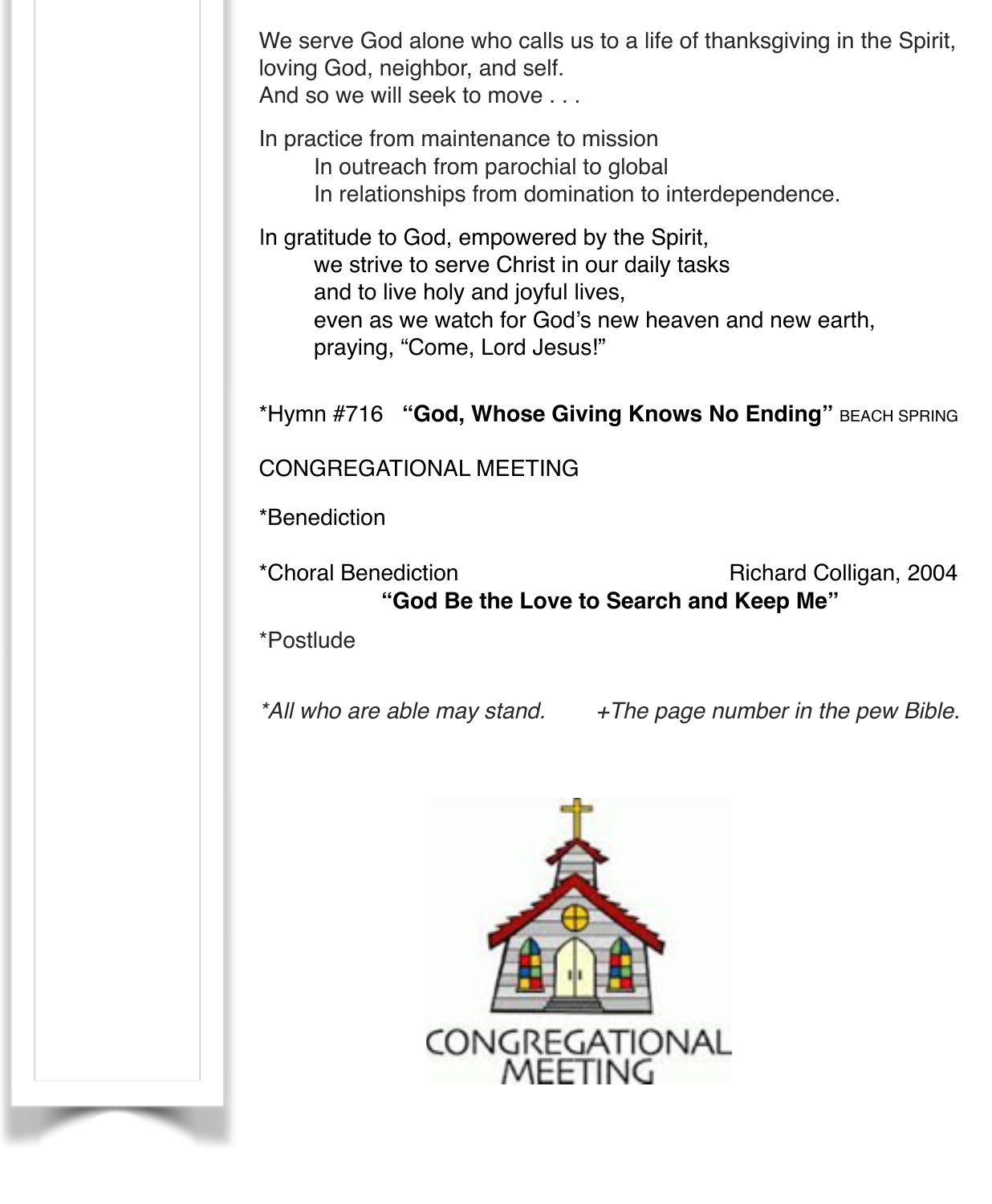#### **WEEKLY CALENDAR**

| Sunday, September 27                            |                     | 9:40 am Open Assembly                              |
|-------------------------------------------------|---------------------|----------------------------------------------------|
|                                                 |                     | 10:00 am Sunday School                             |
|                                                 |                     | 11:00 am Worship/Feed Our Hungry Children/Backpack |
|                                                 |                     | <b>Ministry Offering</b>                           |
|                                                 |                     | 5:00-7:30 pm Youth Fellowship, Church              |
| Tuesday, September 29                           |                     | 6:30 am Coffee in Room 304                         |
|                                                 |                     | 7:00-7:30 am SonRise Worship, Room 304             |
| Wednesday, September 30 10:00 am No Bible Study |                     |                                                    |
|                                                 | 5:15-7:00 pm LOGOS! |                                                    |
|                                                 |                     | 6:00 pm Handbells, Music Room                      |
|                                                 |                     | 7:30 pm Choir Practice, Music Room                 |

# **NOTES AND ANNOUNCEMENTS**

- **This morning** we collect our monthly Feed Our Hungry Children/Backpack Ministry Offering which is an extension of the Duplin Christian Outreach Ministries. During the 2014-2015 school year, this ministry received \$31,229 in contributions from individuals and twenty-five churches, foundations, and other organizations. 5,788 food packs (11,576 meals) were given to schoolchildren. Thanks for your contributions!
- The session has called a Congregational Meeting to be held immediately following worship today. The purpose of the meeting is to hear a report from the 2015 Nominating Committee and to elect five ruling elders to the session's Class of 2018. Biographical information about the nominees may be found on the bulletin insert.
- **" There will be no Wednesday morning Bible study on September 30.**
- **" We will celebrate** the Sacrament of the Lord's Supper during worship next Sunday, World Communion Day, October 4.

# **FEED OUR HUNGRY CHILDREN/ BACKPACK MINISTRY OFFERING TODAY, SEPTEMBER 27**



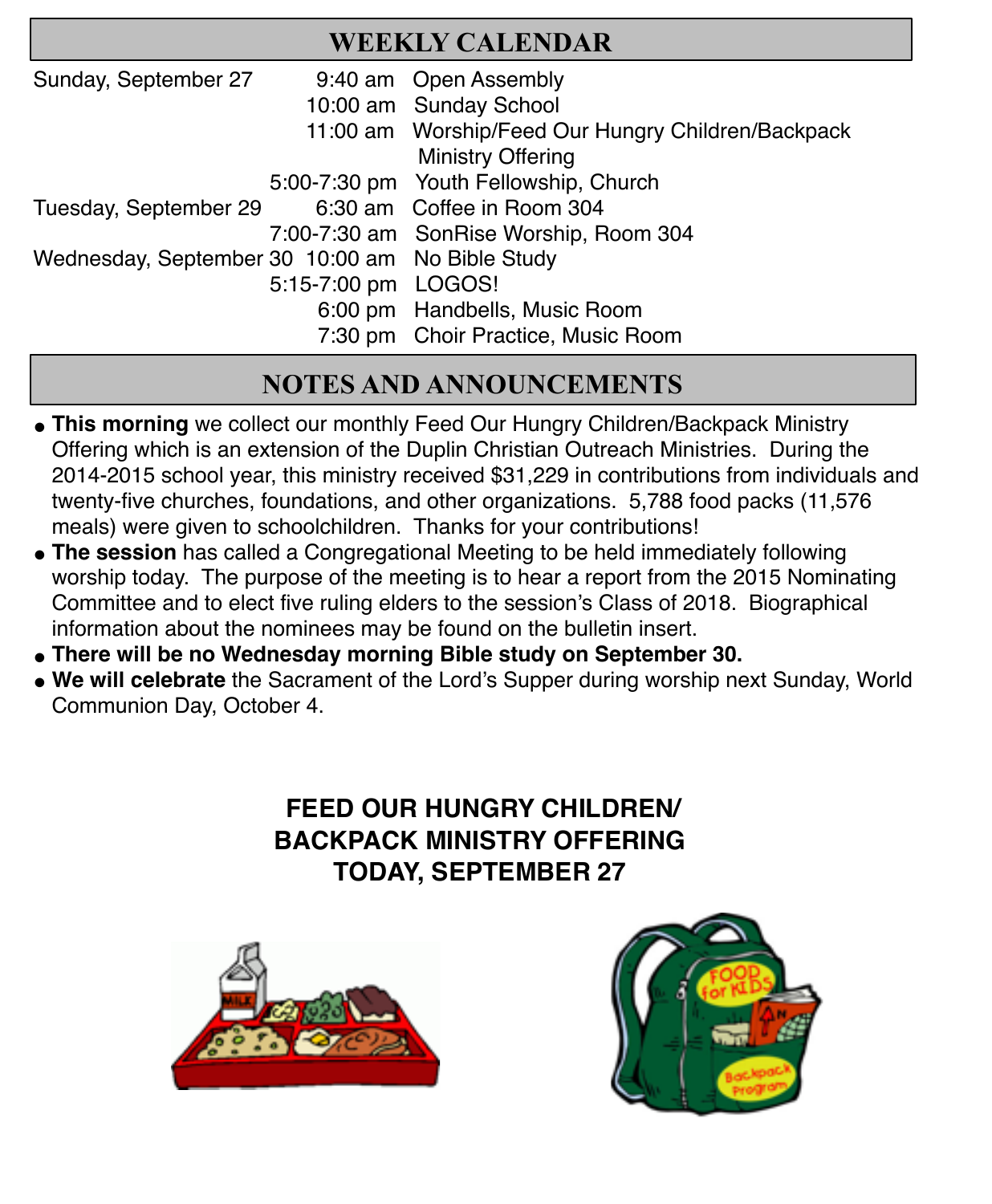

**09/27:** Rhonda & Freddy Hall **09/27:** Bill & Susan Carone **10/04:** Georgette, Lydia & Kennedy Thompson **10/04:** Leon & Jewel Wells



**Opening Church Building: October 1-15:** Bill Carone **October 16-31:** Jack Blackney

#### **USE TERS**

 **Dan Robinson, Leader**

 Tim Peppe Chuck Farrior R.J. Peppe Joyce Ange Kevin Johnson

#### **FET YOUTH WORSHIP LEADERS**

**09/27:** Joseph & Colby Phaneuf **10/04:** Elizabeth & James Sills



**Myree Bland, Avalee Bowman- The Oaks at Mayview, Raleigh, Tammy Callahan-(Frankie Coleman's daughter, stroke) Ronnie Cox-Pastor Watha PFWB Church, Andrew DeNatale, Jr. (Mary Carone's nephew) cancer, Joe Dormagen (Verlie Wells' son-in-law), Herman Hardy, Ozelle Kennedy-(Joell Parker's Grandmother), SPC William Krupitzer-(nephew of Linda Burroughs), Wright Lanier family, Pippa Larsen-Two years ago we requested prayers for Pippa Larsen, a one-year old diagnosed with childhood leukemia. Pippa, now almost 3 years old, has responded extremely well to extensive treatment. She is expected to be able to stop her treatment in November. The family appreciates your prayers. (friends of Nick & Lee Baker), Katie Merritt, (Elizabeth Wells Merritt's mother-in-law)mild stroke, Sharon Moore, Glenn Powell, Ann Quinn, (Mary Carone's sister)-cancer, Judy Robinson, Cheryl Siddens- cancer, Emily Taylor- (Grace Carter's niece from Chesapeake, VA) cancer, Mimi Tarleton, Kelsea Webster, Verlie Wells-Rosemary, Members and friends in the armed services: Jason Payne, Beverly Smith and Scott Roberts, cancer, (friends of Nick and Lee Baker).**

# **Save the Date! December 8, 2015**



**Dinner and Christmas Lights Hayride 5:30 pm \$26.00 per person Get tickets from Dottie Obenour Meet at church to car pool Please get tickets by November 29 Reservations already made. Come and have great food, entertainment, and fellowship!**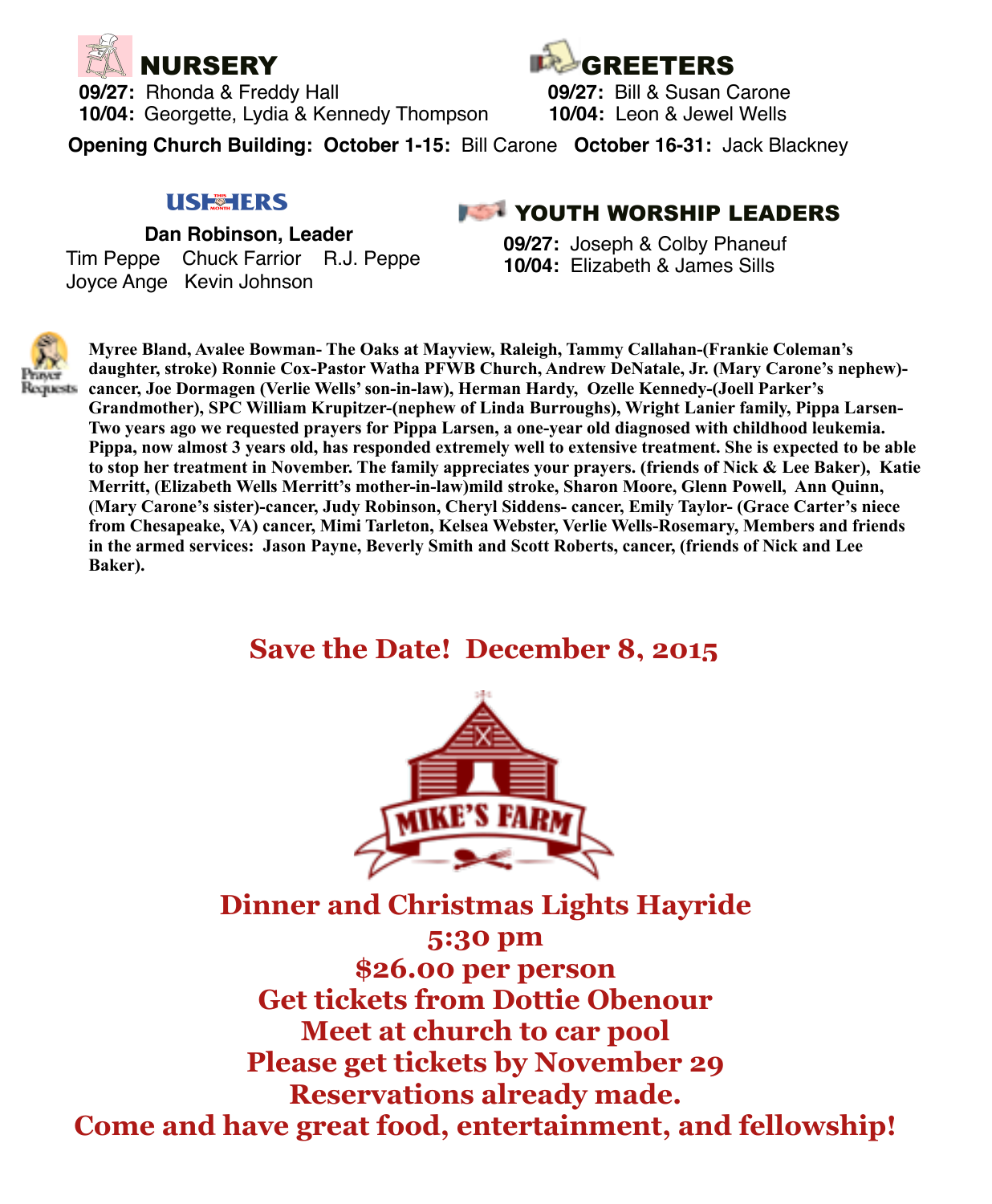# **Nominees for Ruling Elder Class of 2018**

*Nick Baker was born and raised in Seattle, Washington, where he was active in his neighborhood Presbyterian Church. Upon his graduation (without honors) in engineering from the University Washington, he joined General Electric as a marketing specialist, commencing a 40+year career in the marine industry, travelling extensively and twice being posted overseas. He retired in 2007 and he and Lee moved to River Landing in 2008. Nick and Lee, thanks to their combined six children, have thirteen grandchildren (so far), ranging in ages from one to twenty. Nick is thankful for his family, and that God led him and Lee to WPC, where they have also found a strong supportive church family.*

*Ann Carter* is a fourth generation Presbyterian who has been a member of Wallace Presbyterian Church since 1959. She is married to N.H. Carter who is a child of this church. They have three children: Newt Carter, III of Kenansville; Ginger Carter Black of Chicago; and Zach Carter, deceased.

*Nell Sloan* was raised in Wallace and attended the Wallace Presbyterian Church. She received her BS in Mathematics Education from North Carolina State University. She taught for four years at Ayden-Grifton High School and received her masters at East Carolina University during this time. Nell is now teaching in her thirtieth year at Pender High School. She teaches for James Sprunt Community College at night each semester and teaches for Cape Fear Community College during her planning period at Pender. She loves the beach, spending time with family and friends, attending Bible studies, volunteering in her church and at Pender.

*Joe Tillman* is a long term member of this church, as was his deceased wife, Bettisue. His three daughters were members of this church as well. The two oldest were married here by Dr. Gladden. Joe is retired from James Sprunt Community College after thirty-seven years of service. Joe was the testing coordinator and a psychology instructor and has conducted workshops on the Myers-Briggs Type Indicator and DISC Profile System.